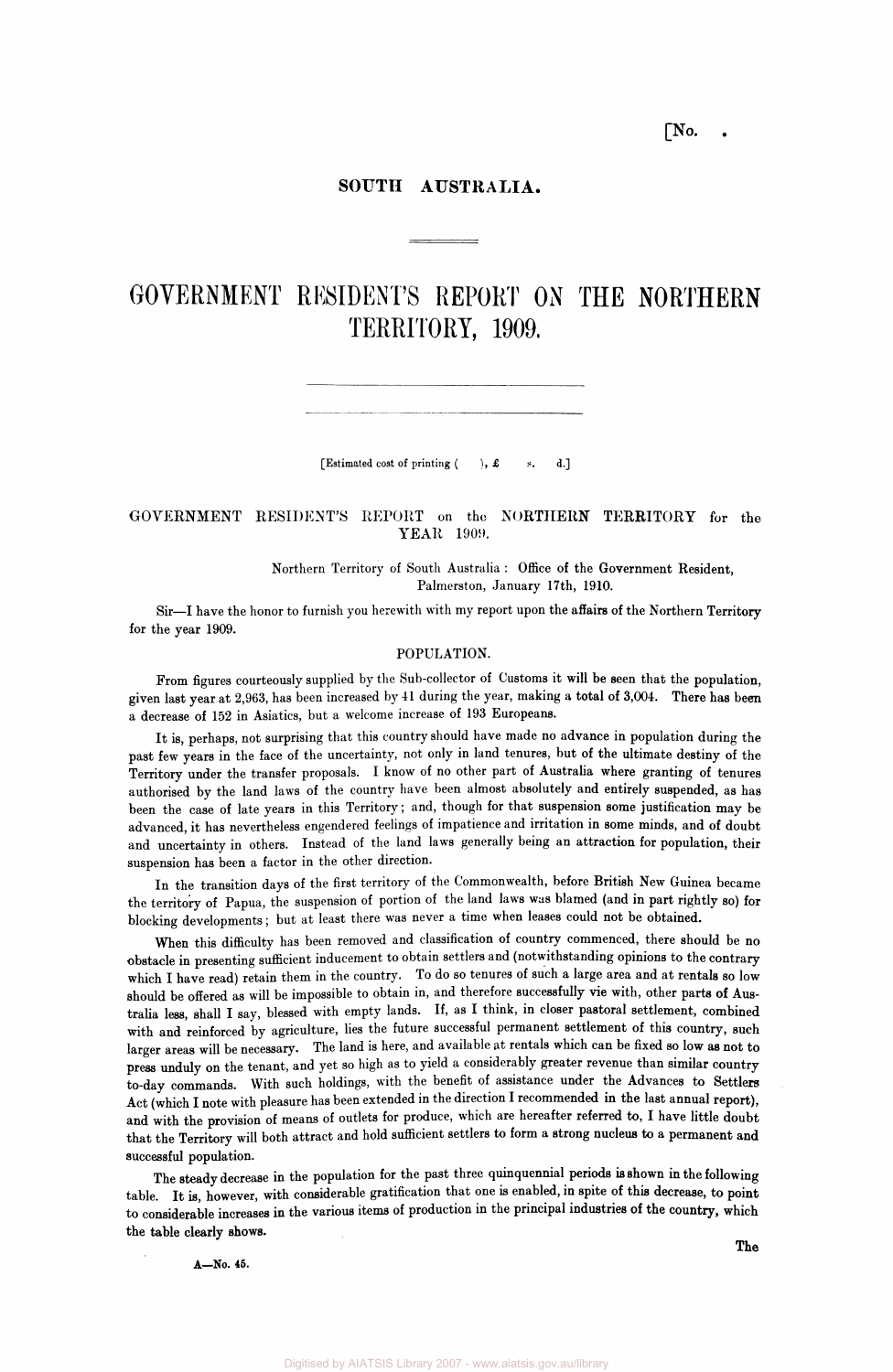but a provision made for nearly double their quantity. Although the manager failed to secure continued supplies in September, tentative satisfactory arrangements were made immediately by this office to that end; but notwithstanding this fact, having in view the unsatisfactory progress made in smelting, there was no alternative but to advise the Minister to approve of shutting down the smelter and shipping all products, ore, and material, to this port for realisation.

It is only right to the manager to state that he explains the difference between the estimated and actual consumption of firewood as due to the continued closing down of the smelter, causing a waste of wood in reheating the furnace when resuming smelting operations, and to the refractory nature of the ore treated.

# PEARLSHELL AND TREPANG.

The licensed pearling fleet consisted of 39 luggers, one steamer, and six canoes. Of these boats only 26 were actually engaged. The area worked over was old ground, and the necessity for prospecting for new beds, referred to by the harbormaster, is apparent.

The results for the year were 58-5 tons of pearlshell, valued at £10,085, as against 58-35 tons, valued at £7,558, for 1908. Thetake was therefore practically the same, but the price realised was about 25 per cent, better for the year under review. No pearls were reported.

There was a small increase in the export of trepang—an industry now entirely in the hands of the local Europeans.

The value of export was £1,906 for 38 tons, as compared with £1,272 for 23-60 tons in 1908.

The trepang industry, though yet small, has been slowly and steadily increasing since 1905, when the coast was closed to the Macassar fishermen.

### CUSTOMS RETURNS.

I am obliged to the Sub-collector of Customs for a copy of the Customs returns for the year, which are included in appendices (pages 33 to 39), and disclose that the gross value of imports was £57,994, or a decrease of £10,911, and the gross value of exports £225,781, or a decrease of £20,686. To these exports, however, must be added the exports ascertained since the compilation of these returns, and particularly referred to by the Sub-collector in his advice to me of the 20th instant. These further exports include 9,509 cattle at £42,289, and 610 horses valued at £10,200; making the total known exports for the year £278,270. This total is, next to the year 1907, the largest on record.

There has been a further fall in Customs revenue, amounting to £1,917 15s. 7d., the total net revenue for 1909 being £18,552 5s. 7d. This decrease is consistent with the decrease in the value of imports.

The obvious and only comment to be made upon this matter is that the revenue will continue to fall while population continues to decrease.

#### ABORIGINES.

There is nothing that is new to say regarding the condition of the aborigines. In October last a Bill to make provision for better protection and control of the aboriginal inhabitants of the State was laid before Parliament, but I cannot find that it was further proceeded with.

I earnestly advocate the inclusion in the Bill of provisions for control over the engagement and employment of aborigines, and for checking cohabitation with female aboriginals by men of other races. The absence of these provisions is a serious omission from the Bill as now framed, and their necessity has been dwelt on in despatches. A direct prohibition of cohabitation would perhaps prove unworkable as a check upon immorality, but a provision regulating employment of the nature previously recommended by me. together with a provision against harboring aborigines contrary to the Act and regulations would, I think, be effective.

There is matter for serious reflection in the statement which I now make, on the authority of the Government Medical Officer, that in his first year of office, of over 100 female aboriginals around settled districts examined by him, only one was found to be free from traces of venereal trouble. The application of this fact to existing conditions is the more significant when it is remembered that in this community the European male adult population exceeds the female by four to one.

## PUBLIC HEALTH.

The annual report of the Government Medical Officer is given in appendices (page 46).

Dr. Strangman was absent in England from March 15th to December 7th, undergoing a course of postgraduate study at the London Tropical School of Medicine, his duties being carried out in the meantime by Dr. Innes-Stephen.

**No. 45.** 

**Immediately**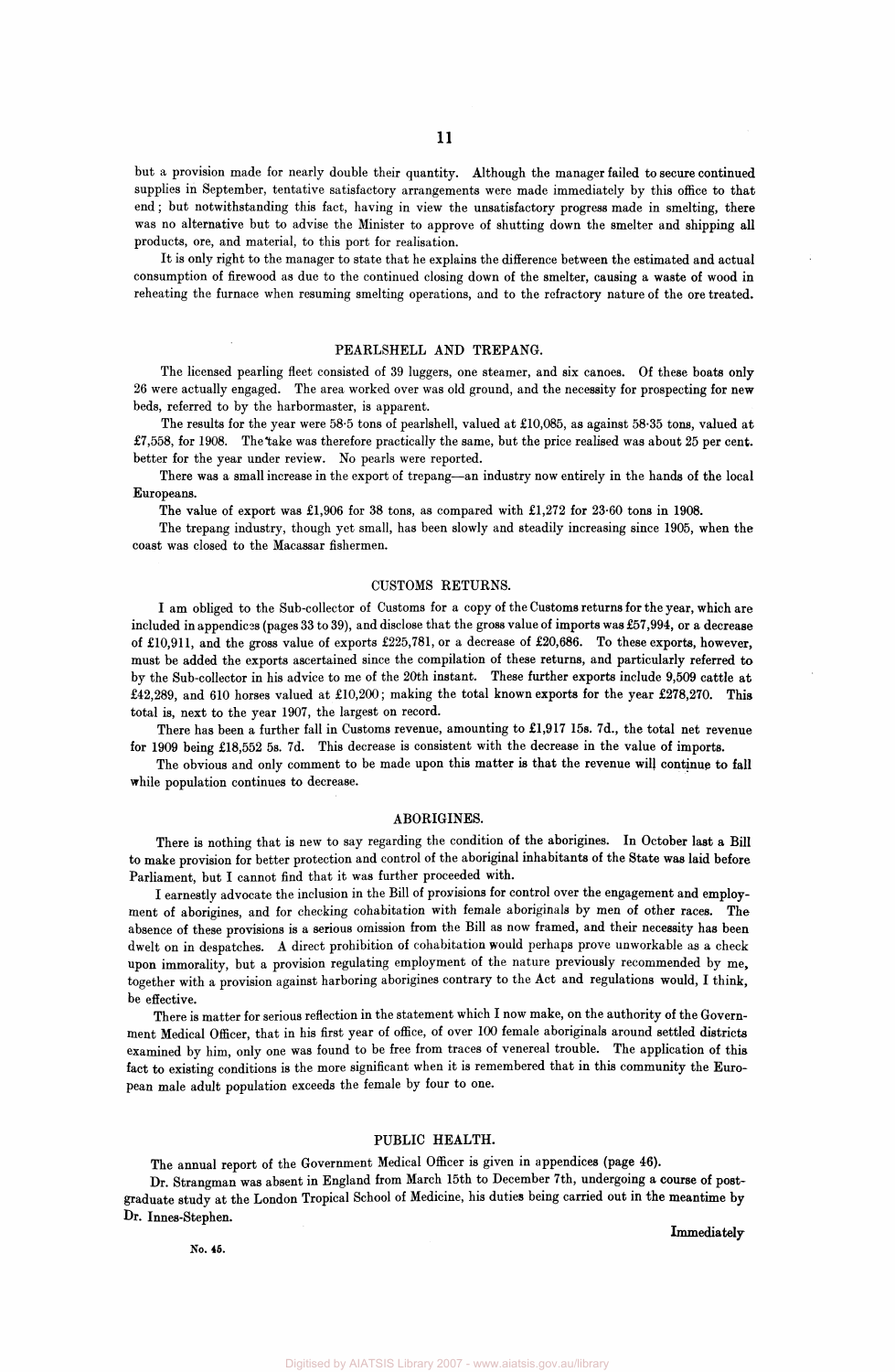I consider the success of this experiment to be most important for the Northern Territory, owing to the fact that in the wet season there is a tremendous growth of the native grass, but hay cannot be made of it owing to the wet weather. After the rains are finished the grass is too coarse for making into hay. By making ensilage an inexpensive standby is secured for the dry season. On the coast country the native grasses during that period are quite dried up and uneatable, or have been burnt off. In the latter case new growth takes place near the edges of water, or on the low-lying portions, but these are of small extent as compared with the rest of the country, and therefore a reserve of food becomes necessary if stock are to remain in condition and prosper. I have, &c.,

NICHOLAS HOTLZE, Curator.

His Honor Mr. Justice Herbert, Government Resident, Palmerston.

# CHARITABLE INSTITUTIONS.

Port Darwin, January 10th, 1910.

Sir—I have the honor to submit to you the annual report for 1909 on the departments under my charge.

# HOSPITAL.

Number of patients in hospital January, 1909, 29. Admitted for year ending December 31st, 1909, 176 : Europeans, 119 ; Chinese, 26 ; Aborigines, 17 ; Malays, 11 ; Japanese, 2 ; Kanaka, 1. Average number in hospital, 23 ; greatest number in hospital, 29 ; least number in hospital, 15.

*Diseases Treated.*—Acute synovitis, periostitis, asthma, iritis, amblyopia, alcoholism, ascites, beri beri, chorea, conjunctivitis, chronic cystitis, malignant tumors, benign tumors, dysentery, inguinal adenitis, fistula ani, fractures of clavicle, humerus, ribs, cranium, and tibia, ulcerating granuloma, haemorrhoids, endometritis, hernias, lumbar abscess, malaria, morphinism, laryngeal phthisis, necrosis, neuritis, rheumatism, heart disease, corneal ulcers, spear wounds, sciatica, tubercular adenitis, varicose veins.

*Operations Performed.*—Major, 21 ; minor, 23.

*Results.*—Discharged cured, 91 ; improved, 32 ; relieved, 3 ; *in statu quo,* 2 ; died, 17 ; remaining in hospital December 31st, 1909, 26.

GAOL.

Twenty-one cases of illness occurred during the year, particulars of which are given in the keeper's report.

There were two deaths. A Malay prisoner was committed to gaol suffering from acute pleurisy, and died of the disease ; and a consumptive Chinaman died suddenly from lung haemorrhage whilst at work.

#### GENERAL.

Through the courtesy of the Hon. the Minister Controlling the Territory, nine months leave of absence for post graduate study was granted to me. During this time I had not only the opportunity of getting advanced professional instruction, but of attending the full courses and passing the examination of the London School of Tropical Medicine. I have, &c.,

CECIL L. STRANGMAN, Government Medical Officer.

Mr. Justice Herbert, Government Resident.

#### ABORIGINES.

Office of the Protector of Aborigines, Port Darwin, January 21st, 1910.

Sir—I have the honor to forward my report on the Aborigines of the Northern Territory for the year 1909.

A great improvement with regard to the sanitary condition of the native camps has been made during the year. I have frequently visited the camps and made it quite clear to the natives that cleanliness must be strictly observed. A lot more can be done in this respect, but so far the improvement is very noticeable.

A most disgusting source of evil exists in the number of illfed mangy dogs in each native camp. I do not consider it judicious to make enemies of the natives by indiscriminate destruction of their dogs, but I do think the loathsome, illfed brutes one finds yelping in the camps should be put out of their misery and a better chance given to the few good animals remaining to keep in better condition.

I have seen several newspaper accounts relative to the criminal intercourse with young native girls. That there are cases of this kind the police records will show ; but to say that such cases are common or numerous is untrue.

That men of all nationalities have free use of native women of maturity is undeniable. That men of all nationalities lure these women from legitimate employment is true, and must continue unless some provision is made to protect the person employing the native. It is only too true that the native women, who are so much better treated by the white or colored man, makes no difficulty in leaving either her husband or employer.

I have received a great many complaints from young native men respecting their women going away with white and colored men, and on investigation found that the women have done so willingly, and in some instances with the consent, for the time being, of their husbands.